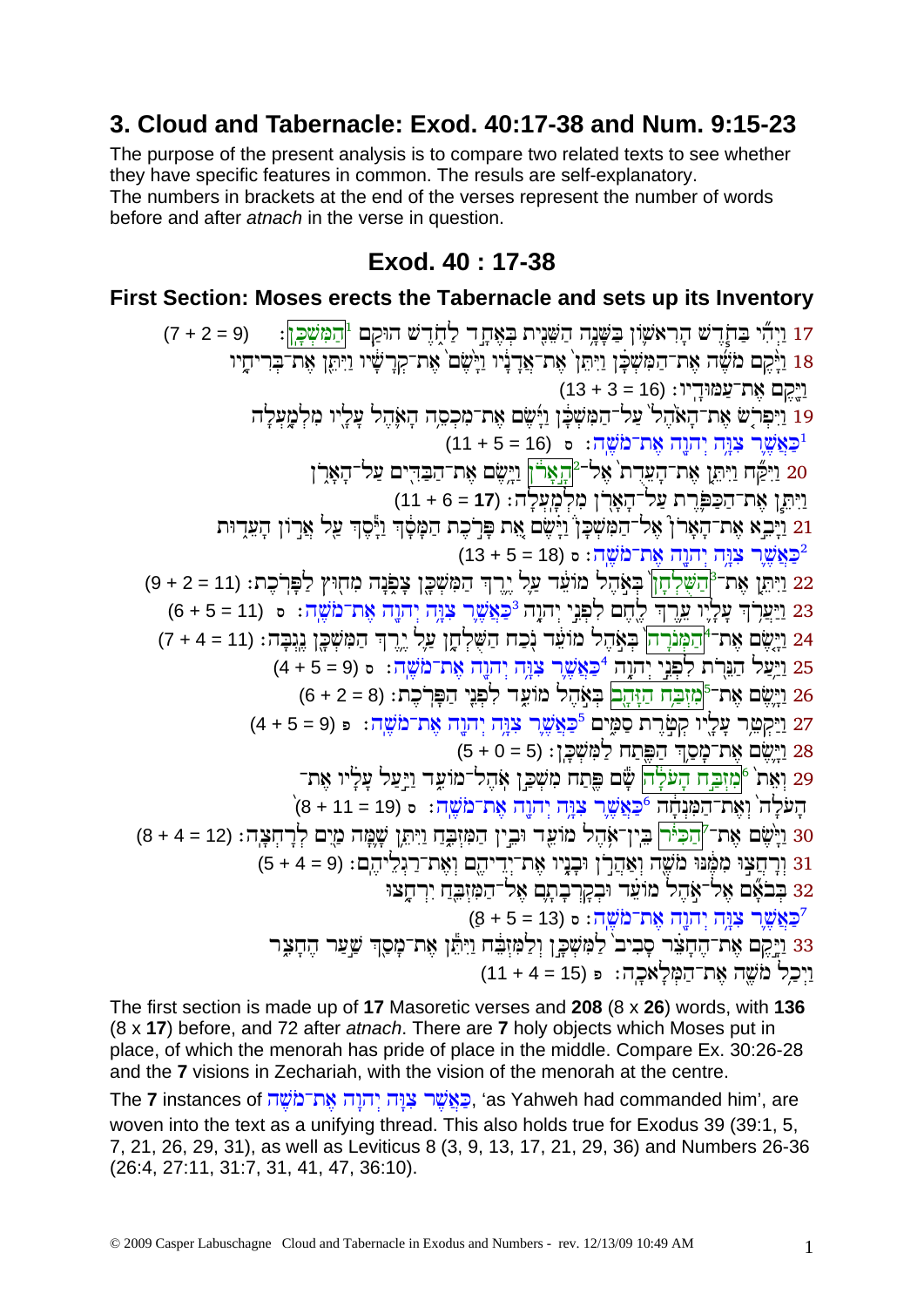## Second Section: The Cloud covers the Tent filled with God's Glory

40:34-35 together:  $16 + 10 = 26$ 

40:36-38 together:  $26 + 8 = 34 (2 \times 17)$ 

This section is in two parts, determined by their significant number of words:

40:34-35: The Cloud covers the Tent filled with Yahweh's Glory 26 40:36-38: The Cloud regulates the Journeys of the Israelites 34 $(2 \times 17)$ .

The Cloud and Yahweh's Glory occur altogether 7 times. The Tent <mark>אֹהֶל and the Tabernacle הַמִּשְׁכָּן and the verb שָׁכַן (which is positioned at</mark> the centre!) occur  $7$  times.

The roots עלה, 'go up', and נסע, break up', occur altogether 7 times.

# Num. 9:15-23 - The Cloud and the Tent

The 146 words divide into 85  $(5 \times 17)$  before, and 61 after at nach.